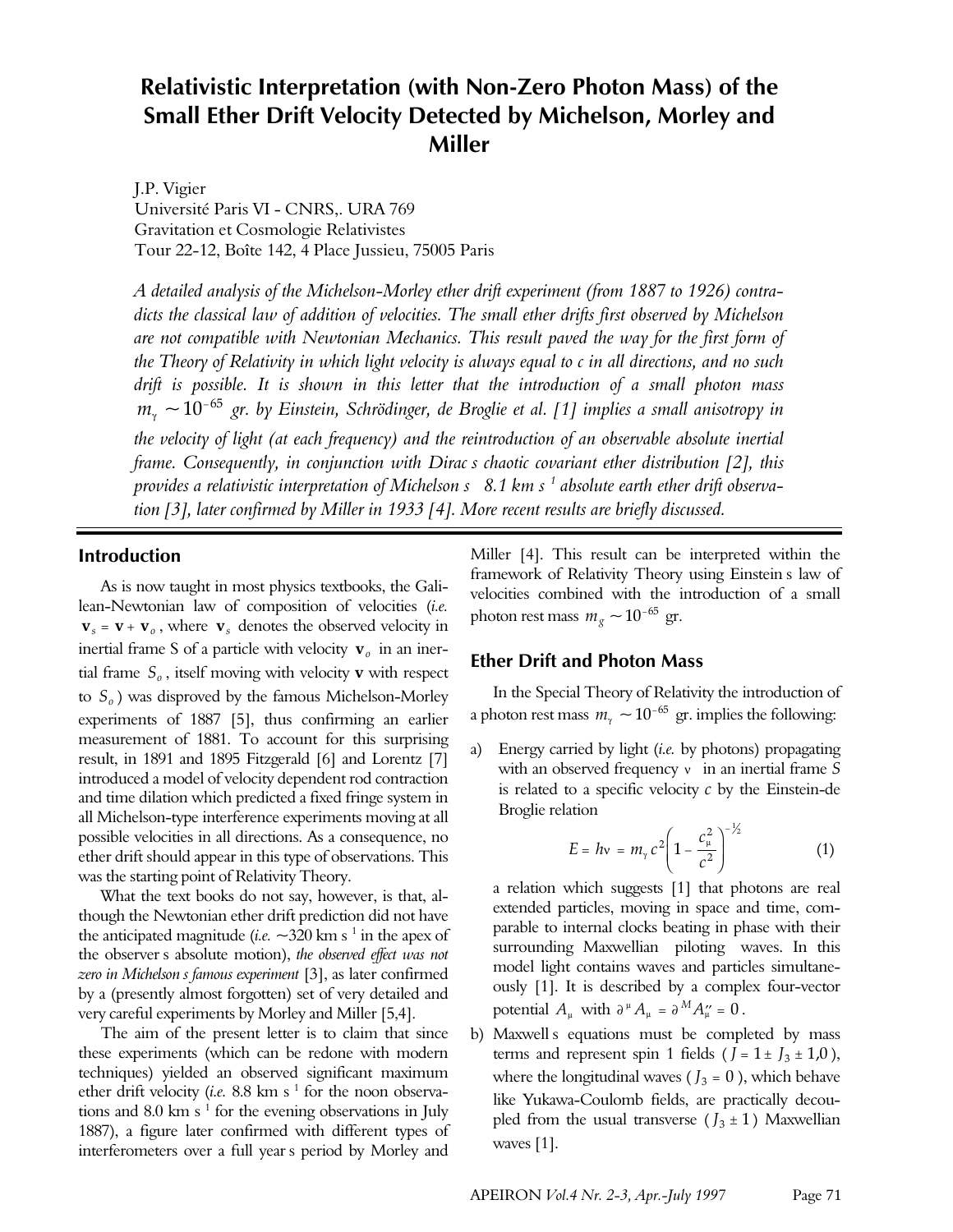

**Figure 1**. Fringe displacements of the original Michelson-Morley experiments of 1887.

- c) Photons (in the causal stochastic interpretation) are non-dispersive particle-like packets, possibly associated with extended non-linear wave equations, which beat in phase with *(i.e.* are piloted by ) their surrounding Maxwellian waves. Michelson's interference fringes are built up from superposed individual photon impacts.
- d) All photon motions should be analysed within the framework of Special Relativity, *i.e.* all photons moving with local instantaneous velocity *c<sup>m</sup>* defined by the local 2.7 K microwave Planck distribution in an inertial frame *S*, move in the (local) absolute inertial frame  $S_o$  with the same absolute velocity  $c_v^o$  in all directions, *i.e.*

$$
c_{\mu} = c \cdot \left(1 - \frac{m_{\gamma}^2 c^4}{h^2 v^2}\right)^{\frac{1}{2}}
$$

e) The existence of relation (1) implies that photons of frequency  $\mu$  moving in opposite directions  $(\pm)$ with equal velocities  $c^o_\mu$  along an axis  $O_z$  in an absolute inertial frame  $S_o$  move with different  $c^*_{\mu}$  velocities in another inertial frame *S* defined by a velocity  $v$  with respect to  $S_o$  . Instead of Galileo s addition law

$$
c_v^* = c_v^o \pm v \tag{2}
$$

we have  $(c_v^o \pm c_v^*) \rightarrow 0$  and  $(c_v^{o \pm} - v) \rightarrow 0$  when  $c_v^o \rightarrow c$  with increasing frequency. Einstein's law yields the relation

This can be approximated if 
$$
v << c
$$
 by  
\n
$$
c_v^* = c_v^o + \left\{ + c_v^o \cdot \left[ \frac{(c_v^o \cdot v)}{c^2} \right] \pm v \left[ 1 \mp \frac{(c_v^o \cdot v)}{c^2} \right] \right\} \tag{4}
$$

*i.e.*  $c_v^* = c_v^o \pm \varepsilon_\gamma$ , where  $\varepsilon_\gamma$  denotes the { } terms of relation (4), and  $\varepsilon_{\gamma} \to 0$  when  $c_{\gamma}^{o} \to c$ .

Comparison of (1) and (4) shows that as a consequence of Relativity Theory (when  $m_\gamma \neq 0$ ) the absolute velocities observed in many Michelson type interference experiments are always much smaller than the real classically expected velocities by factors ranging from  $\frac{1}{50}$  to  $\frac{1}{100}$  when  $c_{\mu}$  is close to *c*, *i.e.*  $\overline{\varepsilon}$  << **v**. The introduction of a non-zero photon rest mass  $m_{\gamma} \neq 0 = 10^{-65}$  gm thus allows a relativistic interpretation of the small ether drifts observed in many experiments, as will now be shown. These ether drift experiments, generally dismissed (without proof) as experimental artefacts, should, on the contrary, be tested with improved technology, since their confirmation would strengthen the Einstein-de Broglie idea that light is a real non-zero mass spin 1 field [1]. In fact, such experiments might be utilised to measure  $m_\gamma$  with the help of Sagnac-type interferometers, as will be discussed in a subsequent paper.

## **Michelson's and Morley's First Ether Drift Observations**

If we accept the existence of an absolute inertial frame *So* , we can, in principle (as first suggested by Maxwell himself, see Appendix I), detect very small ether drifts with the help of careful interference experiments. This attempt was made in a long set of remarkable experiments by Michelson, Morley and Miller (from 1881 to 1925), which we shall now briefly recall, as they are now completely ignored in the physics community. We have purposely reproduced large excerpts from Miller's detailed review article [4] in order to convince readers that a small ether drift has effectively and consistently been observed throughout a long series of precise experiments performed by Michelson and his followers. Unless new experiments disprove these results, we should try to understand them within the framework of Relativity itself.

Michelson's experiment of 1881 in Cleveland utilized an interferometer built by Alexander Graham Bell. It was devised to observe the velocity of the earth on its orbit  $(v \sim 30 \text{ km s}^{-1})$  corresponding to an expected fringe displacement of 0.04 of the fringe width. The displacement actually observed varied only between 0.004 and 0.015 of a fringe width.

Michelson's experiment (with a much improved apparatus floating on mercury) was then performed during three days (July 8, 9 and 11, 1887) during one hour at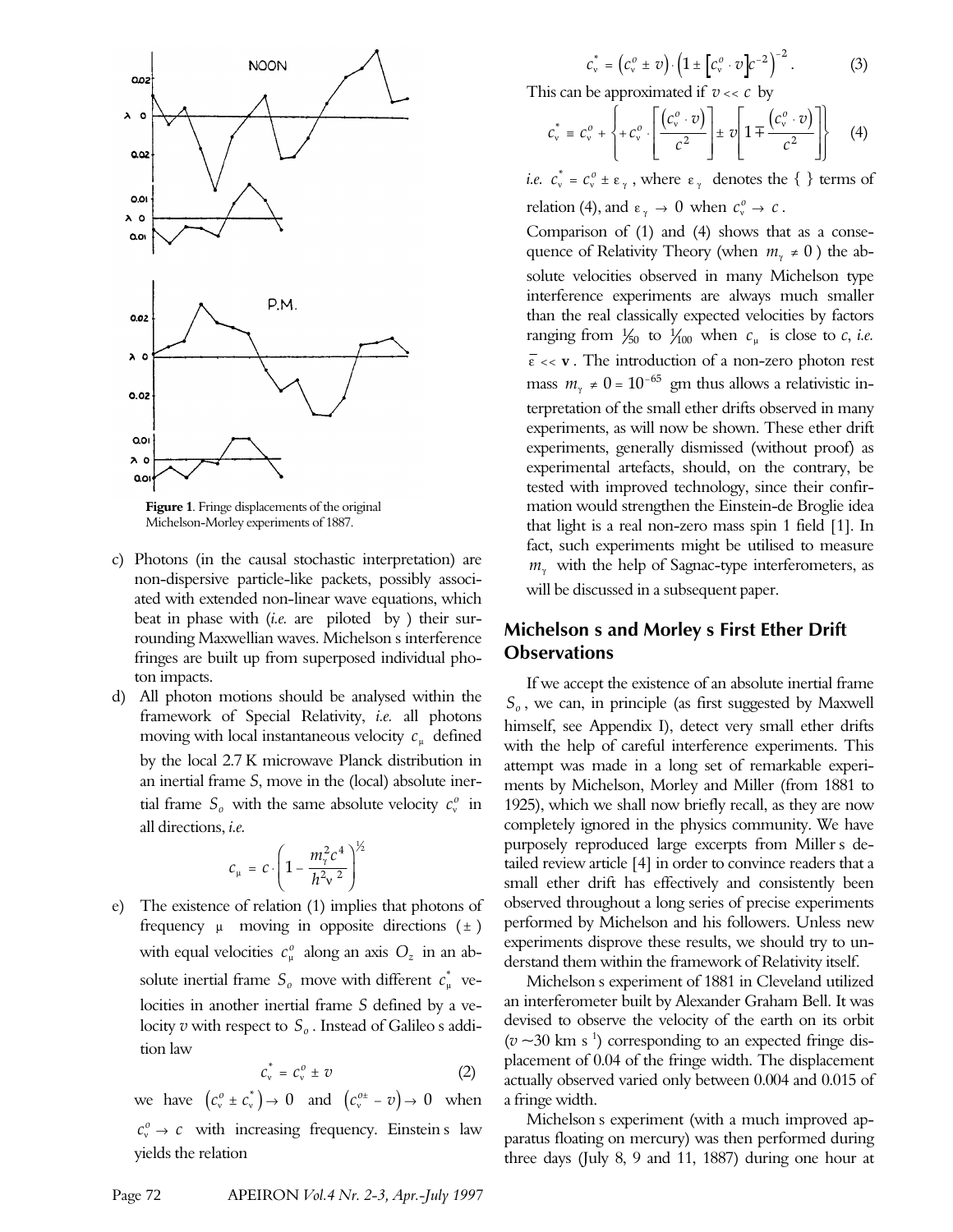noon and one hour in the evening also in order to detect the preconceived effect of the orbital motion of the earth towards a known point in space. No general series of observations were made. Here is Miller s account:

*The brief series of observations was sufficient to show clearly that the effect did not have the anticipated magnitude. Moreover, and this fact must be emphasized, the indicated effect was not zero; the sensitivity of the apparatus was such that the conclusion, published in 1887, stated that the observed relative motion of the earth and ether did not exceed one-fourth of the earth's orbital velocity. This is quite different from a null effect, now so frequently imputed to this experiment by writers on Relativitγ* 

*In the original account of their experiment, Michelson and Morley give the actual readings for the position of the interference fringes in the six sets of observations. The upper one of the two long curves in Fig. 1 shows the average of the three sets of readings taken at noon, and the lower long curve is the average of the three sets taken in the evening. These curves show the fringe displacements for a full turn of the interferometer, while the ether drift effect being sought is periodic in each half turn. To find the latter effect, the second half of the long curve is superimposed on the first half by addition, which cancels the full-period effect and all odd harmonics, giving the shorter curve, which is the desired half-period effect (together with any higher even harmonics which may be present). Inspection shows clearly that these curves are not of zero value, nor are the observed points scattered at random; there is a positive, systematic effect. These full-period curves have been analyzed by the mechanical harmonic analyzer, which determines the true value of the half-period effect. This, being converted into its corresponding value for the velocity of relative motion of the earth and ether, gives a velocity of 8.8 kilometers per second for the noon observations, and 8.0 kilometers per second for the evening observations. In Figure 2, the smooth curve shows the value of the etherdrift throughout the day for the latitude of Cleveland, as determined by the specifications of the drift which are derived later in this report from the observations made at Mount Wilson. The two circles on this chart show the magnitude of drift actually obtained by Michelson and Morley for the noon and evening observations, indicating a result wholly consistent with the later work at Mount Wilson.*

The ether-drift observations made by Miller prior to 1925 consisted of 1) twenty-five sets of 995 turns made in collaboration with Professor Morley in 1902-1905, 2) eighty-six sets of 1146 turns made in Cleveland in 1922- 1924, and 3) one hundred and sixty-five sets of 1181 turns made at Mount Wilson in 1921 and 1924. Miller continues:

*These experiments had given conclusive evidence of a real effect which was systematic but which was small in magnitude and was inexplicable as to its azimuth. A program*

| <b>Table I. Velocities and Displacements</b> |                      |                    |
|----------------------------------------------|----------------------|--------------------|
| Epoch                                        | Velocity (km s $1$ ) | $\lambda = 5700$ A |
| Feb. 8                                       | 9.3                  | 0.104              |
| Apr. 1                                       | 10.1                 | 0.123              |
| Aug. 1                                       | 11.2                 | 0.152              |
| Sep. 15                                      | 9.6                  | 0.110              |

*was adopted involving an extensive series of observations for the solution of the general problem of ether-drift without any presumed effects. In order to justify general conclusions, it is necessary to have observations extending throughout the twenty-four hours of the day to show the effects of the rotation of the earth on its axis, and at several different times of the year to show the effects of the earth's orbital motion. Since the orbital motion is always tangent to the orbit, it will have different directions in different seasons, producing a resultant absolute motion peculiar to each epoch. Such observations were made at Mount Wilson for four epochs, April 1, August 1 and September 15, 1925, and February 8, 1926; the number of sets of observations for these epochs is thirty-six, ninety-six, eightythree and one hundred and one, respectively, giving a total of 6402 turns. … More than half of these readings were made in the Mount Wilson observations of 1925 and 1926. The latter observations lead to 12,800 single measures of the velocity of the ether-drift and to 25,600 single determinations of the apex of this motion.*

The results are summarized here in Figure 3. Then Miller notes:

*The curves of observation, Fig. 3, give directly the values of the maximum velocity of relative motion of the earth and ether, as observed in the plane of the interferometer, for the four epochs; these velocities are given in Table I. The table also shows the displacements of the interference fringes, in terms of fringewidth, which would be produced in the interferometer used in these experiments, by the observed velocities of ether drift.*

*The three tables contain all of the data provided by the three hundred and sixteen sets of observations made at Mount Wilson in 1925 and 1926, for the solution of the ether drift problem.*



**Figure 2**. Velocity of ether drift, observed by Michelson and Morley in 1887, and by Morley and Miller in 1902, 1904 and 1905, compared with the velocity obtained by Miller in 1925.

APEIRON *Vol.4 Nr. 2-3, Apr.-July 1997* Page 73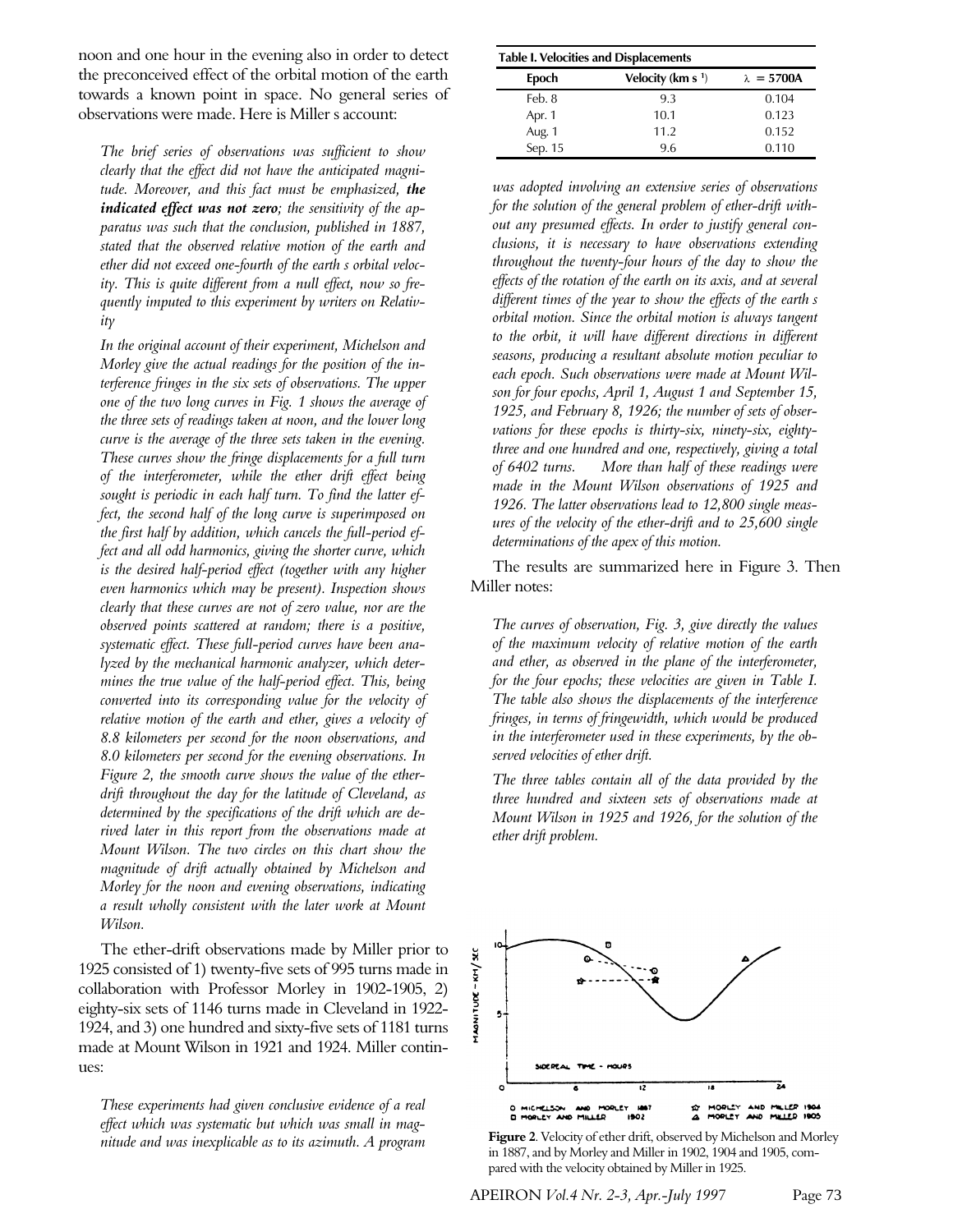*In this work the calculations proceed directly from the actual observations, without any pre-assumptions as to the result. All of the original observations have been included in the calculation, without any omissions and without the assignment of weights. No corrections of any kind have been applied to the observed quantities. This procedure has been adopted as the only safe one in the first search for a hitherto unidentified effect. The present results strikingly illustrate the correctness of this method, as it now appears* *that the forty-six years of delay in finding the effect of the orbital motions of the earth in the ether-drift observations have been due to efforts to verify certain predictions of the so-called classical theories and to the influence of traditional points of view.*[4]

A study of the numerical results as plotted in Figure 3 shows that the probable error of the observed velocity has a magnitude of  $\pm$  0.33 kilometers per second, while the



**Figure 3**. Single observations and average curves for the ether-drift effect at Mount Wilson in 1925-1926.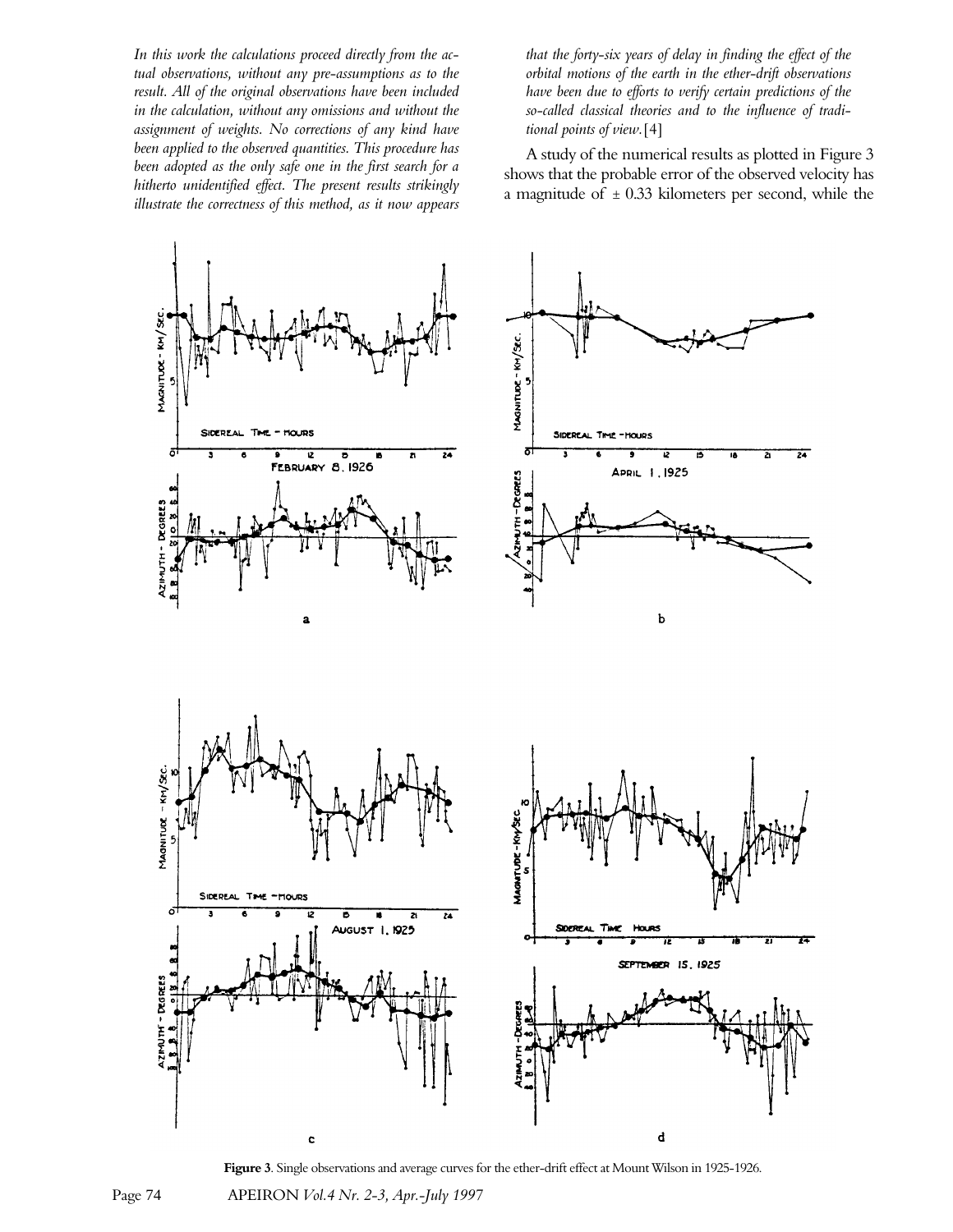possible error in the determination of the azimuth is ± 2.5°. The probable error in right ascensions and declinations is  $\pm$  0.5°.

The absence of an absolute ether drift in some Michelson type interference experiments can be explained by the simple fact that 1) when one measures  $\delta \lambda / \lambda$ *the average values over a whole day is always zero due to the earth's rotation,* i.e. *the plotted values follow a sinusoidal curve*; 2) their values within a few hours (or minutes) vary with the chosen time interval for the same reason since the axis of the telescope takes different orientations; 3) In all such experiments (to the best of the author's knowledge) the maximum and minimum of  $\delta \lambda / \lambda$  occurs at the same sidereal time  $(\sim$ 3-4 hours and 14-15 hours) and cancel around 9 hours and 21 hours.

An essential common point in all these experiments is that, when made over a sidereal day, all Michelson type experiments (to the best of the author's knowledge) have shown this sinusoidal pattern with a maximum and minima separated by twelve hours sidereal time intervals—a property which is easily interpreted with absolute earth motion. This is the case, for example, in the recent experiments by Riis *et al*. [11].

The existence of a periodic effect in terms of sidereal time which results from the earth's rotation is thus a strong argument in favour of absolute motion.

### **Esclangon's Ether Drift Experiments**

The proof that Miller's observations do not result from some artifact was provided in 1926 by Esclangon  $[10]$ .

Esclangon worked in Strasbourg, France with a small astronomical telescope ( $F = 1.50$  cm) which could turn around a vertical axis with an objective lens 0 behind a first mirror M with an axis at 55° to the optical axis F-0. The light beams starting from an horizontal thread F of the reticule are reflected on the mirror M; then, normally on a second mirror M and finally come back to F. A lamp in *f* lights up the thread F which recovers its image reflected through the microscope m. The mirrors M and M and the lamp *l* and telescope form a single rigid unit. The thread F is mobile and its vertical displacements are measured by a micrometric device.

The telescope is horizontal and points first in the north-west direction. Then F and its image are brought together, defining the direction in which the light is reflected on itself. Ten observations are made in this position. The telescope is then immediately pointed at right angles to the north-east and the identical measurement is made again. In each session, therefore, 25 to 29 sets of observations are made.

The experiments showed a systematic difference between north-west and north-east measurements, as one would expect from the difference of orientation of M in the two sets, which results from some absolute motion in space, and as also assumed in the two orthogonal arms of Michelson's experiment. The remarkable fact is that this difference, represented by a point, depends on the sidereal times of the two compared sets of experiments, as clearly results from the 150 sets of observations, corresponding to 40,000 measurements. The differences P(north-west) – P (north-east) are measured in terms of sidereal hours. These differences vary between 0.036 and  $+0$  .036 for 3 hours and 15 hours and vanish (exactly as in Michelson's and Miller's experiments) around 9 hours and 21 hours. A simple calculation shows both sets of measurements are quantitatively similar. Such experiments can easily be redone with lasers, and their precision (in the author's opinion) would be sufficient to detect (with the reduced values that result from Relativity Theory) the earth s orbital ( $\sim$ 30 km s<sup>-1</sup>) and absolute ( $\sim$ 300 km s<sup>1</sup>) motions given by astronomical observations.

The existence of absolute motion (with respect to *S<sup>o</sup>* ) is corroborated by the fact that the Newton bucket, Foucauld pendulum, Michelson-Gale [13] and Sagnac [14] experiments show evidence of absolute rotation with respect to the most distant background galactic objects. These experiments introduce accelerations and thus should be discussed within the framework of General Relativity Theory, but the introduction of  $m<sub>y</sub> \neq 0$  nevertheless casts new light on this type of observations.

It should be noted that if we define the local absolute inertial frame  $S_o$  by means of a set of 4 axes  $B_{\mu}^{\xi}$  (*i.e.* unitary orthogonal axes) as proposed by Einstein *et al*. [15], another inertial frame *S* designated by  $b^{\xi}_{\mu}$ , is defined with respect to  $S<sub>o</sub>$  by a complex three dimensional rotation (which carries  $b^{\xi}_{\mu}$  onto  $B^{\xi}_{\mu}$  ), *i.e.* by three complex Euler angles which define the corresponding Lorentz transformation. The Lorentz-Fitzgerald rod contraction and clock retardation are thus real effects due to the motion of *S* with respect to *S<sup>o</sup>* and their values in any other frame can be derived therefrom. If one approximates a curved worldline accelerated non-zero mass particle (*i.e.* a photon) by a set of successive small Lorentz transformations, one can utilize equations (3) and (4) to calculate the observed results.

Following Michelson, if we start 1) from the hypothesis of a fixed ether equivalent to the absolute inertial frame *S<sup>o</sup>* in which the earth rotates; and 2) from the fact that this rotation is very slow ( $\omega = 73$  microradians s<sup>1</sup>), we see that the second term in the denominator of equation (4) can be neglected and we can use the relation  $\overline{\varepsilon} = \pm \mathbf{v}_{1,2}$  with  $c_v \equiv c$ .

In the case of the Michelson-Gale experiment of 1925, if  $v_1$  and  $v_2$  are the circumferential velocities of the earth at the northern and southern sides of the spherical rectangle with sides  $l_1$ ,  $l_2$ , then the classical difference in the time required for the two beams to complete the loop in opposite directions is, with our notation,  $\Delta t = 2(l_2 \nu_2)/c$ , with a corresponding fringe shift